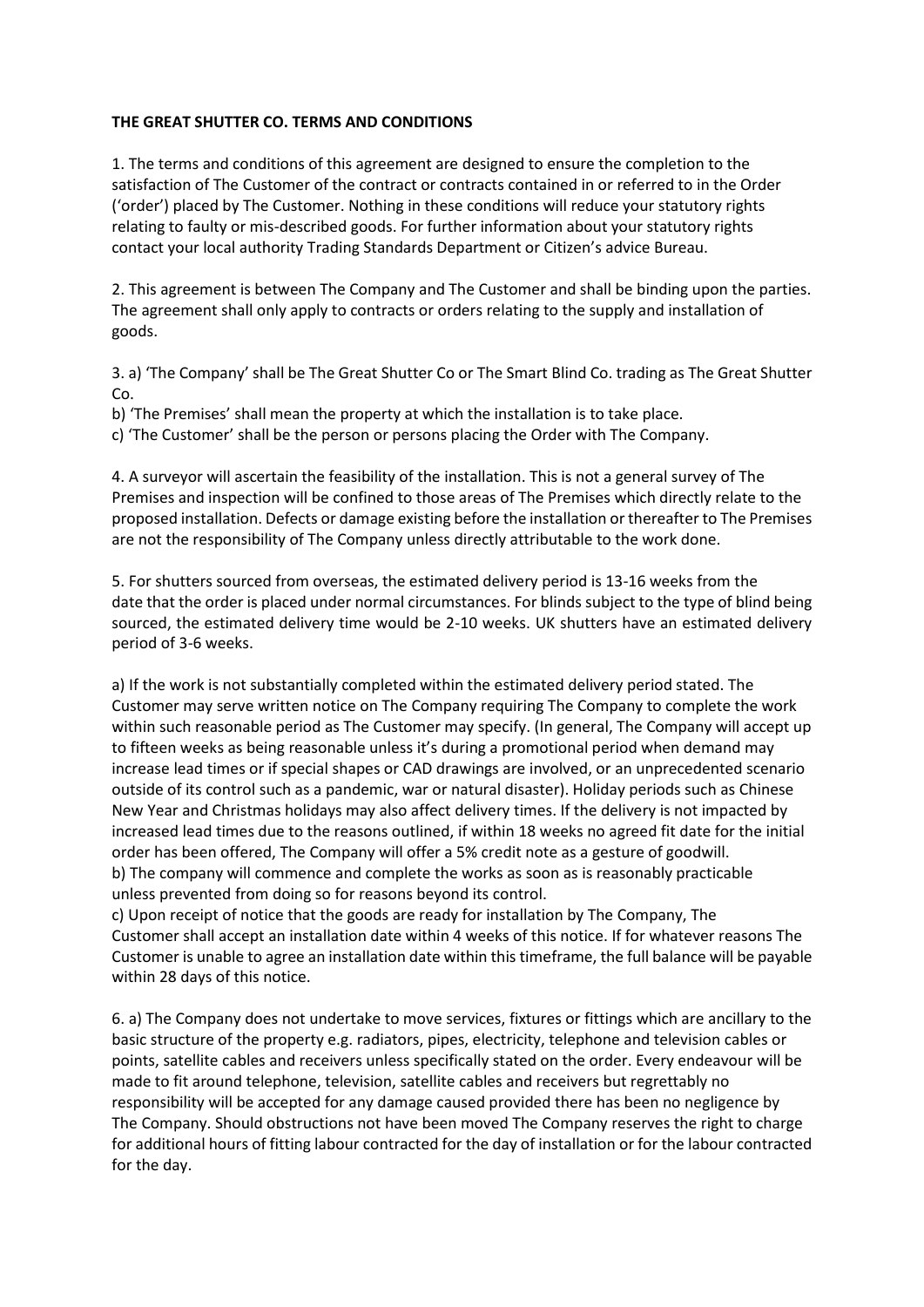b) When variations occur in existing plaster lines The Company cannot warranty that equal sub frames will be visible all round and shadow gaps and battening will be affected.

c) The company will make good any damage caused during the course of installation of plaster, floor, rendering or brickwork immediately surrounding any window or door. This may include filling holes but will not cover the repainting of walls or surrounds.

7. a) Payments should be made as follows. 50% on placing the order and 50% at least 48 hours prior to the date of the day of completion. For blinds orders under £1000, full payment must be made upfront. Payment can be made via BACS transfer or credit card via our Pay Now link. Cheques are not accepted unless in exceptional circumstances. The customer's failure to pay the balance pre completion will constitute a breach of the agreement, and will result in the cancellation of the planned installation.

8. a) Should there be any damage caused to The Customer's property (not including the product installed by The Company) during installation The Customer may be refunded up to 5% of the contract value until the issue is remedied at which point full payment will be due.

b) If any payment is not made on the due date the balance will, without prejudice to any other right or remedy available to The Company, become subject to interest on the amount unpaid at the rate of current base rate +5%.

c) VAT will be payable by the purchaser at the appropriate rate i.e. that in force at the time the invoice was raised.

d) Customers claiming zero rated or reduced rates of VAT do so on the understanding that The Customer has reached agreement with HMRC and the liability rests with The Customer. Any claims for VAT made on The Company by HMRC shall be reimbursed by The Customer to The Company.

9. Any illustrations in The Company's brochure, leaflets, marketing materials or websites are for The Customer's guidance only.

10. Warranty: Plantation shutters are warrantied for 3 years from date of purchase for MDF shutters, and 5 years for Hardwood and Waterproof. During the warranty period the warrantied items will be repaired or replaced (at The Company's discretion) free of component charges but subject to a labour charge (if the product was installed over 12 months previously) provided that The Company shall be under no liability under this warranty for clauses 9 a,b,c,d,e,f,g,h,l,j, k below.

If the shutters or blinds are defective, these will be replaced under warranty free of charge. This will be manufactured and shipped by the same transportation as the original order. The company will refund 10% of the value of the specific shutter or blind affected until the replacement has been installed, at which point any outstanding amounts are to be paid to The Company in full. a) If the total price for the goods and installation has not been paid, or:

b) In respect of any defects arising from fair wear and tear, wilful damage, negligence, abnormal working conditions, failure to follow The Company's maintenance instructions, misuse or alterations or repair of goods other than by The Company; or

c) This warranty does not confer any right other than those expressly set out above and does not cover any claims for consequential loss or damage. If The Customer calls out The Company to claim under the warranty but the damage or defect is not covered by the warranty or redress rights The Company shall be entitled to charge The Customer the reasonable cost of such a call out. Apart from general maintenance which is to be carried out by The Customer such as adjusting hinges, for example, all other repairs must be undertaken by The Company. Failure to adhere to this could result in the warranty being invalid.

d) The Customer must check the shutter and blinds are in accordance with colour samples prior to installation. We do not warranty precise colour matching against samples: most of our products are made from natural materials. Minor imperfections not readily apparent at a distance of six feet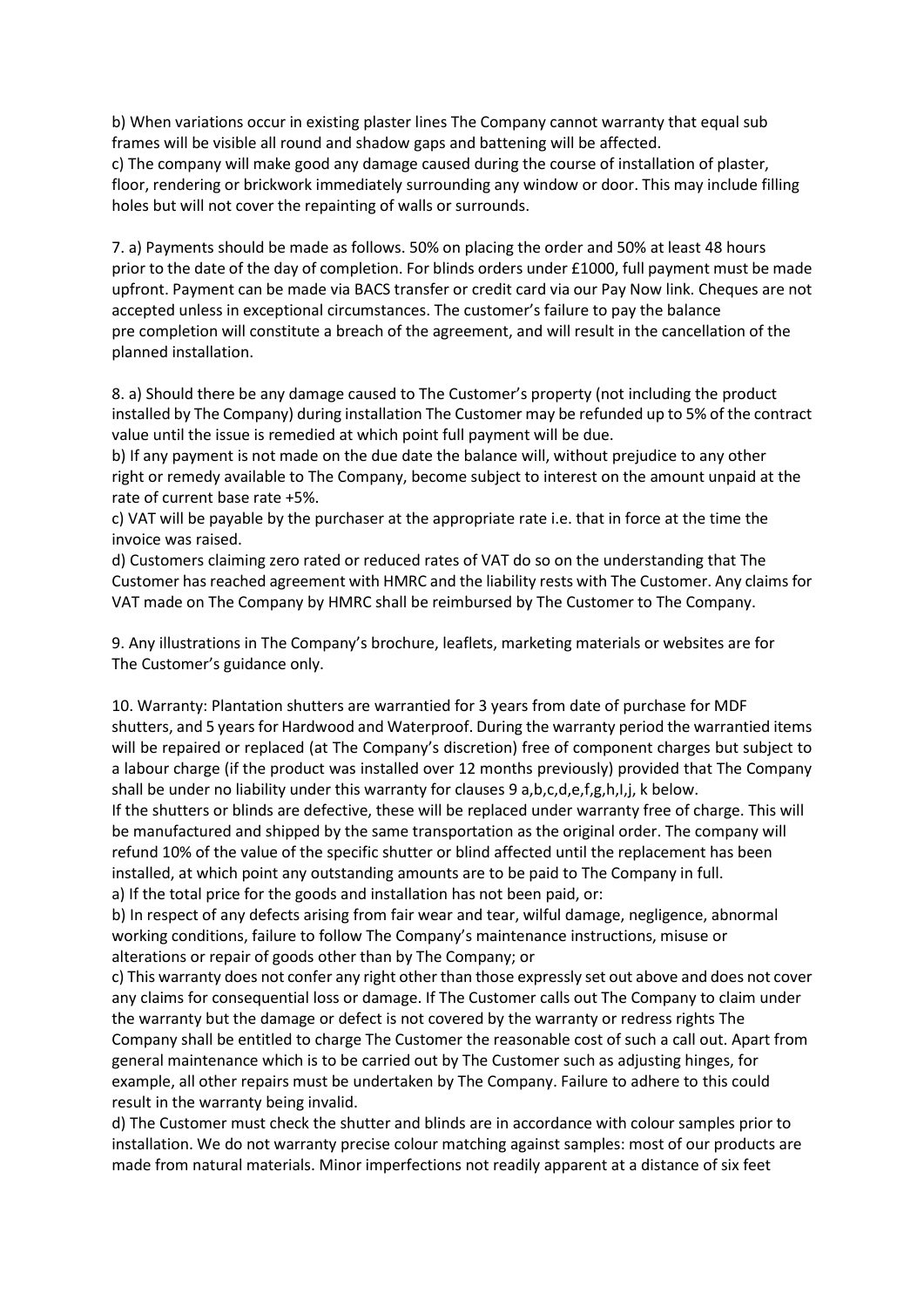under ordinary light will not be accepted as defects. Colour matching of finishing product e.g. paints or stains cannot be warrantied although every reasonable effort will be made to ensure the accuracy of the finished product.

e) The goods are not warrantied against fading or darkening especially as a result of exposure to sunlight where fading or darkening may occur. Our goods are not warrantied against extreme damp or variable conditions unless a Waterproof product has been purchased.

f) We reserve the right to withdraw any products and colours at any time without prior notice and cannot be held responsible for any consequences caused by the withdrawal of such products. g) The Company gives no warranty as to the fitness of the product supplied for any

purpose other than that of an internal window dressing as surveyed by The Company; other installation and uses are at the risk of The Customer.

h) Tolerance levels of overall panels specifications are plus or minus 3mm, and the product will not considered defective if falling within the size range. On MDF products the height tolerance may differ by as much as 6mm. Warp on any component part, vertical or horizontal, shall not exceed 3mm per 300mm and shall not be considered defective if within this tolerance.

i) Limitations. It is recommended that panels be ordered within our normal specification range. For example, panels above 1800mm in height are ordered with a divider rail and that panel widths do not exceed shutter manufacturers specifications for single or multi panel widths. We may exceed the limitation at your request but in doing so cannot accept responsibility for issues which may result.

j) Louvers, especially those manufactured in wood or other natural materials, will by their very nature not lie totally flat with one another. There will always be light bleed between the louvers as well as between the panels and frames This is not a defect in the product.

k) If The Customer is not on site when the property is surveyed or installed the shutters will be fitted in accordance to our standard practices and unless agreed prior to confirmation. If they choose to install against our recommendation then liability will be that of The Customer.

l) Large panels or bi-folding panels may sag a little when folded out of the frame and may require a slight lift to place back in the frame. This may especially be the case with large MDF based panels which are heavy by nature. This is not a defect in the product.

11. If you have purchased painted product the following after care instructions must be followed to validate your warranty. Clean your frames using a mild detergent, warm water and a soft cloth or sponge. This should be followed by a wipe with a clean damp with water only cloth. Under no circumstances should chemicals or abrasives materials be used. The cleaning interval should be determined by the amount of soiling and not exceed 6 months in a normal environment. If the frame has become damaged and touch up materials have been used the areas coated in these materials are expressly excluded from the warranty.

12. a) In the interest of efficiency when dealing with any query, written notice of such query must be given to The Company.

b) The customer shall grant The Company access to the property to remedy any complaint for which it may be liable.

13. The customer is responsible for; Obtaining any necessary planning, legal or other permission prior to the installation, unless The Company has agreed to do this in writing.

a) Where necessary, the removal or re-siting prior to installation of any pipes or cables and also to make any necessary arrangements with the regulatory authorities.

b) Making arrangement to removal and replace sensors or wiring on intruder alarms when installed.

c) Giving access to all main services if required for the purpose of fulfilling the Order and obtaining any permission so that The Company's workpeople may gain access to adjoining properties for the purposes of carrying out the works.